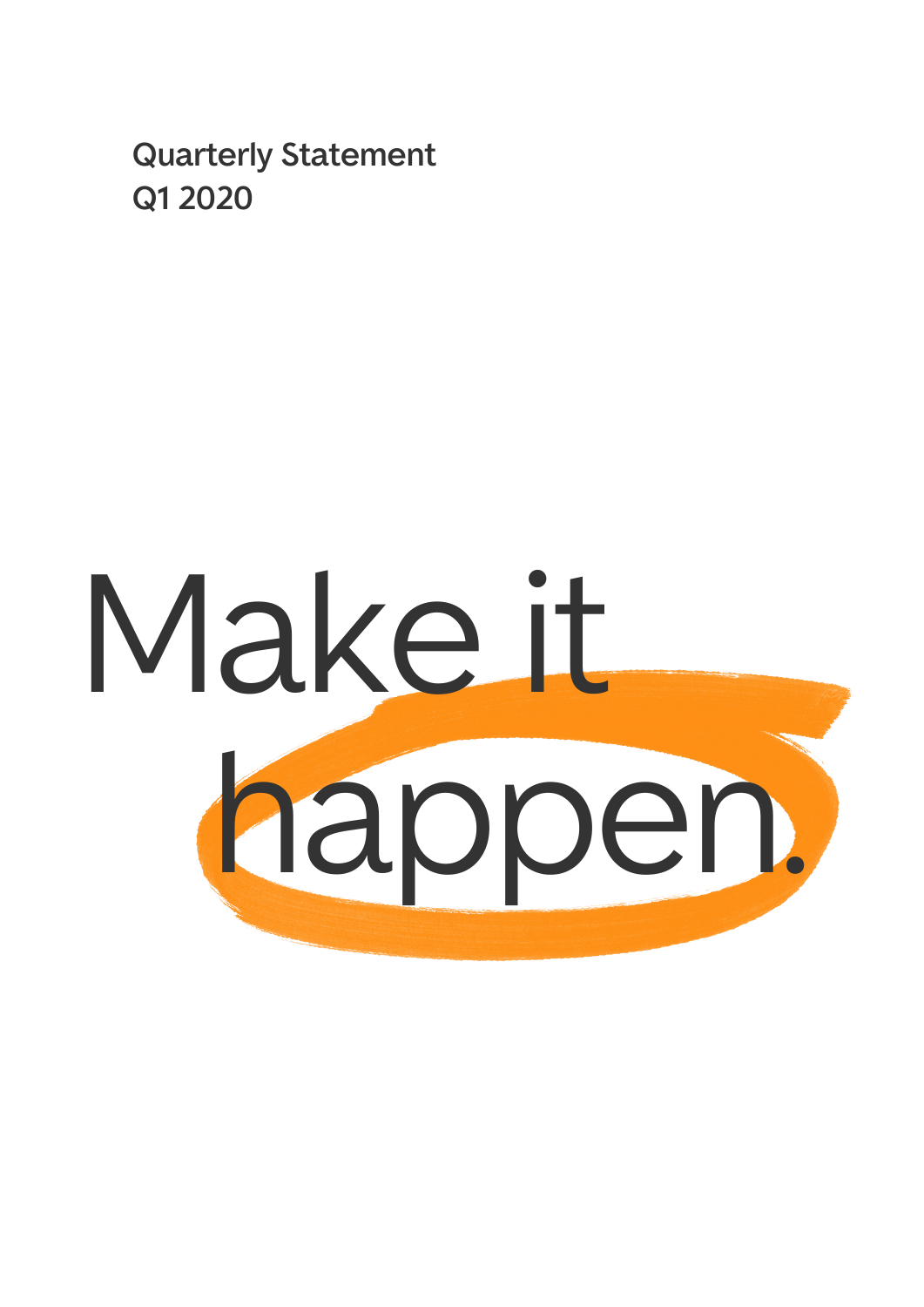# **Content**

| Overview                                                       | 3  |
|----------------------------------------------------------------|----|
| <b>Business performance Group</b>                              | 4  |
| Segment performance                                            | 7  |
| Impact of Covid-19                                             | 10 |
| Consolidated statement of profit or loss (IFRS, unaudited)     | 13 |
| Consolidated statement of financial position (IFRS, unaudited) | 15 |
| Consolidated statement of cash flows (IFRS, unaudited)         | 17 |
| Imprint                                                        | 19 |

#### **Disclaimer**

Scout24 AG as parent company together with its direct and indirect subsidiaries forms the Scout24 Group. Insofar as information in the following notice refers exclusively to Scout24 AG, the company is designated accordingly there ("Scout24 AG"). The designations "Scout24 Group", "Scout24", "Scout24 Group" refer to the entire Group. The continuing business of the ImmoScout24 segment is occasionally referred to in the following as "IS24", the discontinued business of the AutoScout24 segment also as "AS24".

All information contained in this document has been carefully prepared. However, no reliance may be placed for any purposes whatsoever on the information contained in this document or on its completeness. No representation or warranty, express or implied, is given by or on behalf of the Company or any of its directors, officers or employees or any other person as to the accuracy or completeness of the information or opinions contained in this document and no liability whatsoever is accepted by the Company or any of its directors, officers or employees nor any other person for any loss howsoever arising, directly or indirectly, from any use of such information or opinions or otherwise arising in connection therewith.

The information contained in this release is subject to amendment, revision and updating. Certain statements, beliefs and opinions in this document are forward-looking, which reflect the Company's or, as appropriate, senior management's current expectations and projections about future events. By their nature, forward-looking statements involve a number of risks, uncertainties and assumptions that could cause actual results or events to differ materially from those expressed or implied by the forward-looking statements. These risks, uncertainties and assumptions could adversely affect the outcome and financial effects of the plans and events described herein. Statements contained in this document regarding past trends or activities should not be taken as a representation that such trends or activities will continue in the future. The Company does not undertake any obligation to update or revise any information contained in this document (including forwardlooking statements), whether as a result of new information, future events or otherwise. You should not place undue reliance on forwardlooking statements, which speak only as of the date of this document.

Scout24 also uses alternative performance measures, not defined by IFRS, to describe the Scout24 Group's results of operations. These should not be viewed in isolation, but treated as supplementary information. The special items used to calculate some alternative performance measures arise from the integration of acquired businesses, restructuring measures, impairments, gains or losses resulting from divestitures and sales of shareholdings, and other material expenses and income that generally do not arise in conjunction with Scout24's ordinary business activities. Alternative performance measures used by Scout24 are defined in the "Glossary" section of Scout24's Annual Report 2019 which is available a[t www.scout24.com/financial-reports.](http://www.scout24.com/financial-reports)

Due to rounding, numbers presented throughout this statement may not add up precisely to the totals indicated, and percentages may not precisely reflect the absolute figures for the same reason.

The quarterly figures contained in this release were neither audited in accordance with §317 HGB nor reviewed by an auditor.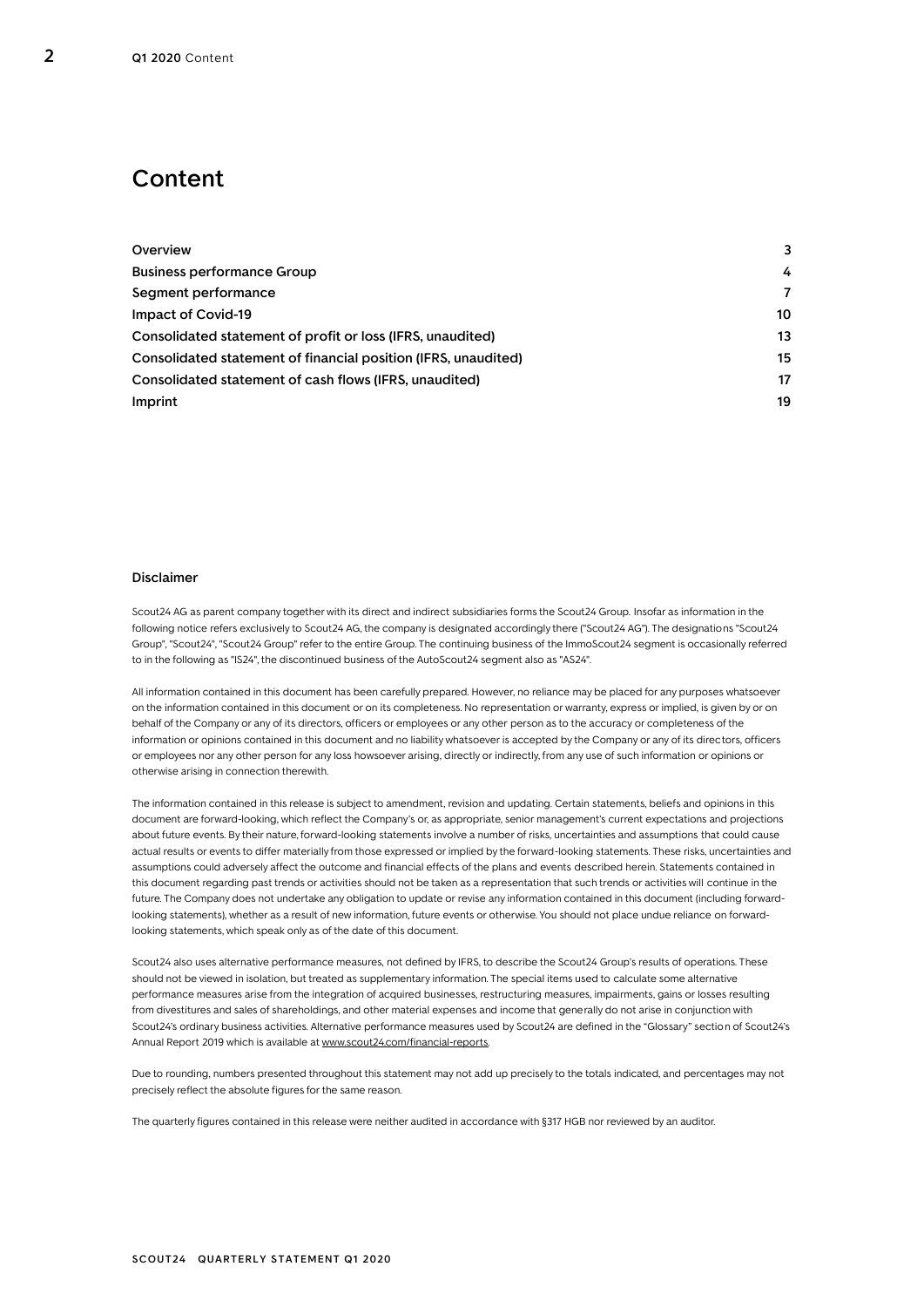## <span id="page-2-0"></span>**Overview**

#### **Successful focusing on real estate business and solid Q1 2020 business performance in turbulent market environment**

The first quarter 2020 was the last quarter in which the Scout24 Group was active on two digital marketplaces with ImmoScout24 and AutoScout24. The AutoScout24 / FinanceScout24 / FINANZCHECK sale transaction was successfully completed with the receipt of the provisional purchase price of EUR 2.84 billion on 31 March 2020 and the transfer of control on 1 April 2020. Scout24 is now fully focussing on ImmoScout24 and thus on building a comprehensive eco-system for sale, rent and commercial real estate in Germany and Austria.

In accordance with IFRS 5, the business activities underlying the sale transaction were classified as discontinued operations in the consolidated financial statements for 2019 and in this quarterly statement. The following explanations therefore focus on the continuing operations of the Scout24 Group.

From an operational perspective, the Scout24 Group had a strong start into the 2020 financial year. The membership migrations initiated at the beginning of the year started with great momentum, as well as the "free-to-list" initiative for certain rental listings. Only towards the end of the first quarter Covid-19 and the associated social distancing measures had a dampening effect on consumer behaviour, the business of commercial customers and consequently on the business activities of Scout24. The Management Board expects an impact for the continuing business mainly in the second and third quarters of the financial year.

Also from a financial point of view, the Scout24 Group demonstrated in the first quarter 2020 the success of its growth strategy. Revenues from continuing operations increased, in line with expectations, by almost 6 %. The ordinary operating EBITDA margin increased by 4.7 percentage points to 61.8 %.

#### **KEY FIGURES (GROUP, CONTINUING OPERATIONS)**

| <b>EUR million</b>               | Q1 2020 | Q1 2019 | change |
|----------------------------------|---------|---------|--------|
| External revenues                | 89.1    | 84.4    | 5.6 %  |
| Ordinary operating EBITDA        | 55.1    | 48.2    | 14.4 % |
| Ordinary operating EBITDA margin | 61.8%   | 57.1%   | 4.7 Pp |

#### **Important events during the quarter**

- Completed sale of AutoScout24, FinanceScout24 and FINANZCHECK (transfer of control as of 1 April),
- Announced share buybacks of up to EUR 1,690 million,
- Announced 2019 dividend of EUR 0,90 per share (EUR 94.3 million) to be resolved by the AGM,
- Launched free-to-list initiative for selected private rent listings in January,
- Started migration to higher agent membership tiers with great momentum,
- Strongly increased revenues with the Realtor Lead Engine in the first two months,
- Significantly grew addressable home seller audience,
- Announced immediate-action program for customers to overcome the Covid-19 crisis on 20 March,
- Suspended forecast for 2020 due to Covid-19 impacting overall business environment.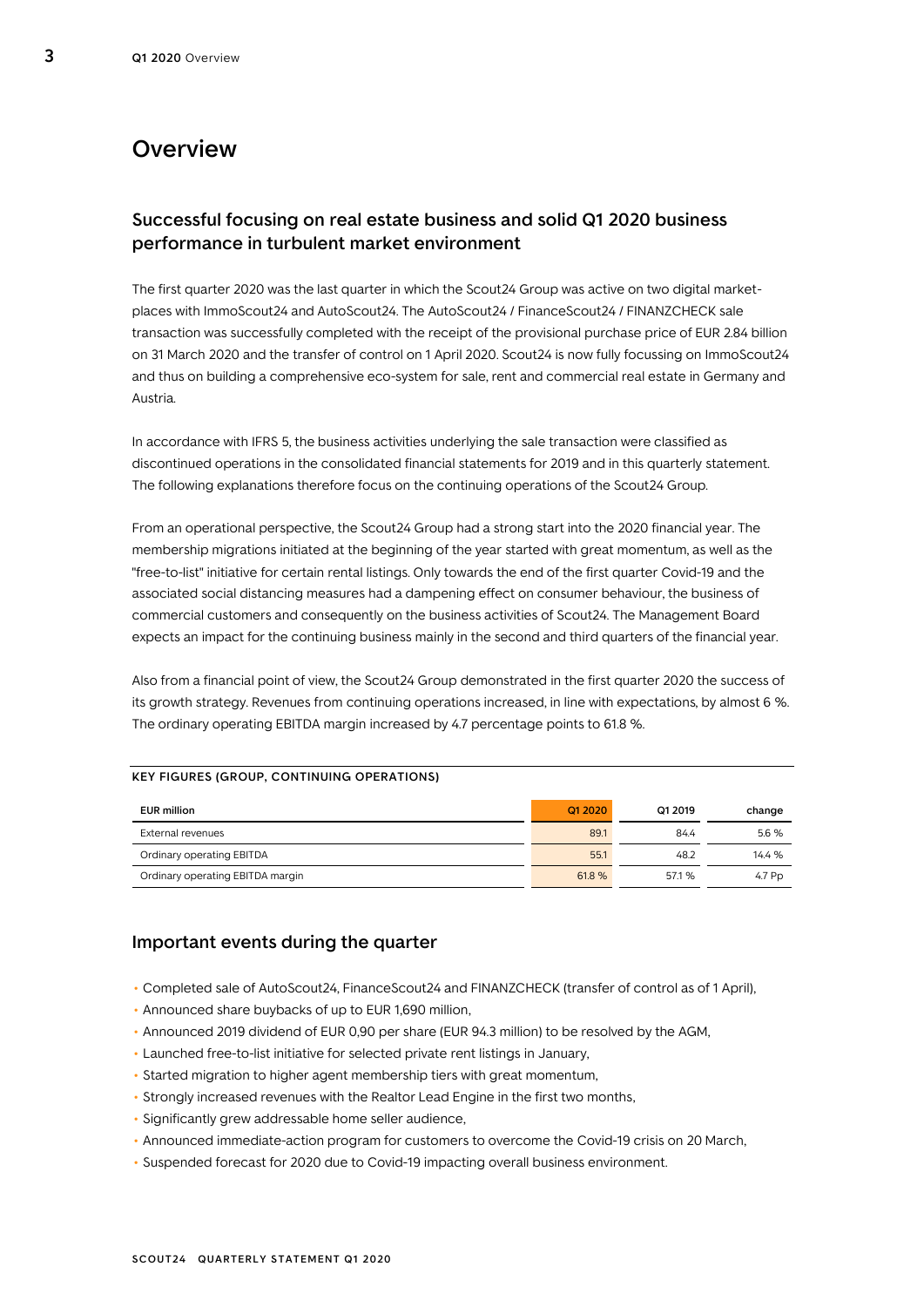## <span id="page-3-0"></span>**Business performance Group**

#### **Solid revenue growth and significant earnings improvement in Q1 2020**

Scout24 delivered a solid performance in the first quarter of the financial year 2020, increasing its revenue from continuing operations by 5.6 % from EUR 84.4 million to EUR 89.1 million.

Ordinary operating EBITDA from continuing operations amounted to EUR 55.1 million in the reported quarter (Q1 2019: EUR 48.2 million). This represents a growth rate of 14.4 % year-on-year, driven by the solid revenue development, higher own work capitalised and cost efficiency measures (amongst others reduced operating personnel and almost flat marketing costs), which more than compensated for the increasing ITcosts . Group functions contributed EUR 2.4 million to the costs (Q1 2019: EUR 1.9 million). At 61.8 %, the ordinary operating EBITDA margin from continuing operations was 4.7 percentage points higher than in the previous year (Q1 2019: 57.1 %).

Capital expenditure from continuing operations increased by 36.2 % from EUR 4.1 million to EUR 5.6 million in the first quarter of 2020. This was mainly due to the above mentioned higher own work capitalised. This refers to project developments that support the future growth of the platform, such as: projects aiming at an accelerated homeowner acquisition, an improved consumer journey, integrating CRM solutions, premium membership enhancements, and data technology projects.

As a result, the <mark>cash contribution<sup>1</sup> from continuing operations</mark> increased by 12.4 % to EUR 49.5 million in the first quarter of 2020 (Q1 2019: EUR 44.0 million). The cash conversion rate from continuing operations<sup>2</sup> decreased by 1.7 percentage points to 89.7 % compared to the previous year (Q1 2019: 91.4 %).

EBITDA from continuing operations of the Group amounted to EUR 52.6 million, a strong increase of 38.4 % compared to the first quarter of 2019 (Q1 2019: EUR 38.0 million). This includes EUR 2.5 million of nonoperating costs, which are significantly lower than the year before (Q1 2019: EUR 10.2 million) mainly because of higher personnel expenses from share-based compensation in the previous year. In the first quarter 2020, non-operating costs mainly consisted of reorganisation costs, incurred within the continuing operations.

The consolidated earnings after tax from continuing operations attributable to the shareholders of the parent company increased significantly by 51.8 % to EUR 26.6 million for the first quarter of the financial year 2020 (Q1 2019: EUR 17.5 million). Besides the above-mentioned effects, this is also due to the slightly declining depreciation / amortisation / impairment (e.g., lower depreciation of IT equipment due to cloud migration, expiring PPA amortisation). Based on a weighted average number of 104,868,448 shares in the first quarter, (undiluted) earnings per share from continuing operations amounted to EUR 0.25 in Q1 2020 (Q1 2019: EUR 0.16; number of shares: 107,600,000).

<sup>1</sup> Ordinary operating EBITDA less capital expenditure (adjusted), from continuing operations respectively <sup>2</sup> Ratio of Cash Contribution to ordinary operating EBITDA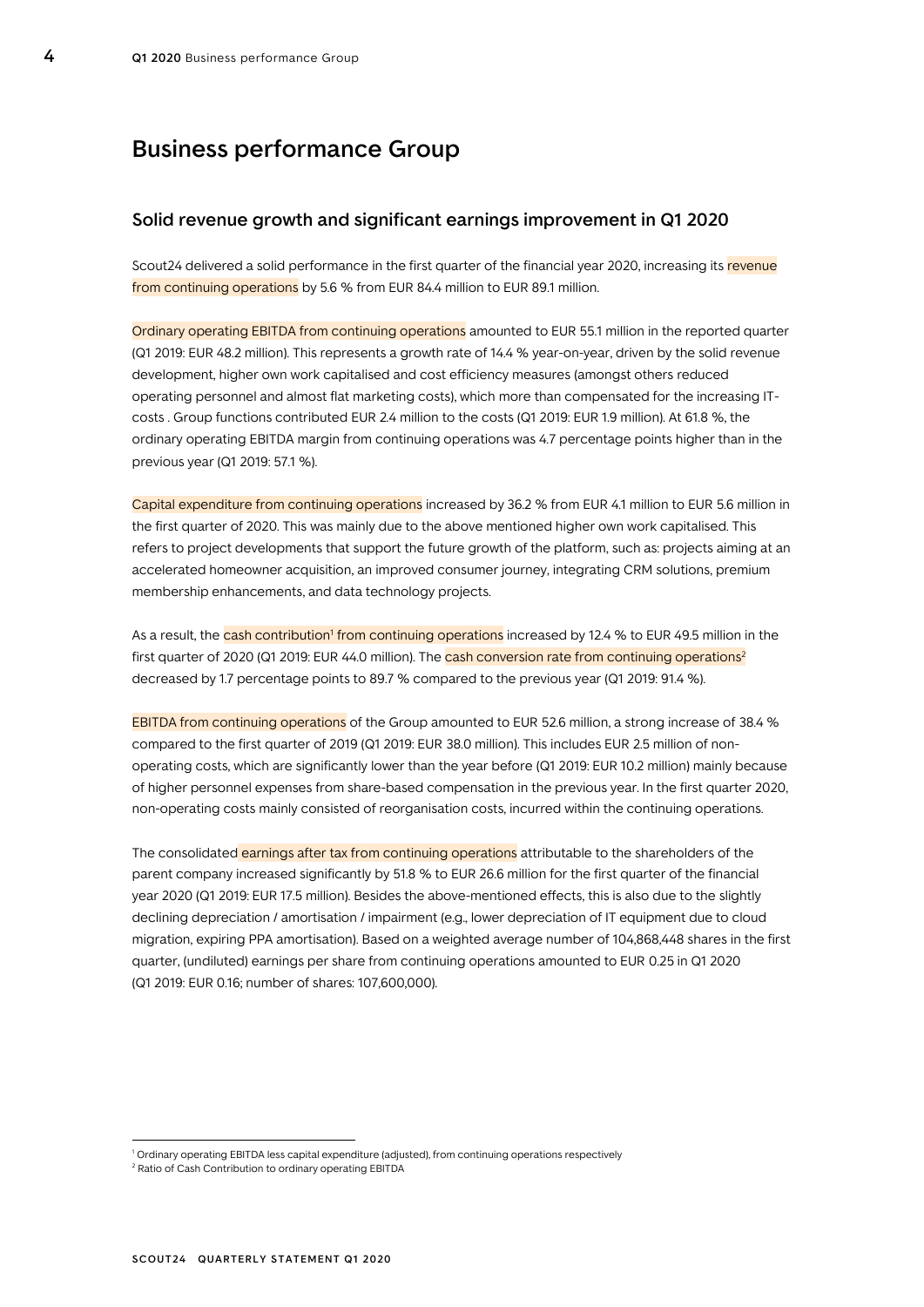#### **Significant balance sheet effects due to the sale of AutoScout24**

As planned, the sale of AutoScout24, FinanceScout24 and FINANZCHECK was closed with receipt of the provisional purchase price on 31 March 2020 and the transfer of control on 1 April 2020. The deconsolidation will be shown accordingly in the half-yearly financial report.

The cash and cash equivalents from continuing operations of the Scout24 Group increased to EUR 2,332.3 million as of 31 March 2020 (31 December 2019: EUR 65.6 million). This includes the transaction proceeds (adjusted for provisionally determined net working capital and net debt of the sold units) in the amount of EUR 2,838.7 million less a sum of EUR 680.0 million for initial debt repayments (EUR 200 million term loan, EUR 315 million RCF II, EUR 120 million RCF I and EUR 45 million floating rate promissory note tranches). Of this amount, EUR 320.0 million was valued as a reduction in cash and cash equivalents as of 31 March 2020, but not yet as a corresponding reduction in liabilities. This amount was therefore reported as cash in transit under other financial assets.

Total current and non-current financial liabilities (including lease liabilities) of continuing operations decreased by EUR 262.2 million to EUR 592.6 million as of 31 March 2020, primarily due to debt repayments of EUR 360 million (total repayments of EUR 680 million less cash in transit) less EUR 100 million additionally drawn under RCF I in the first quarter of 2020.

Due to the high inflow of cash and cash equivalents and repayments of financial liabilities, the net financial surplus<sup>3</sup> for continuing operations as of 31 March 2020 amounted to EUR 1,739.7 million compared to net financial liabilities<sup>4</sup> for continuing operations of EUR 789.2 million as of 31 December 2019. The leverage <mark>ratio<sup>5</sup></mark> (31 December 2019: 2.45 : 1) as of 31 March 2020 is therefore not meaningful.

Overall, total assets increased by EUR 2,586.8 million to EUR 5,018.0 million compared to 31 December 2019.

At this point, the Management Board reconfirms its intent to distribute capital to shareholders in the amount of up to approximately EUR 1,690 million by way of share buybacks, of which approximately EUR 490 million during the 2020 financial year, as announced on March 25<sup>th</sup>. This measure, in addition to the proposed dividend payment of EUR 94.3 million, is part of the plan to return the proceeds from the AutoScout24 transaction to the shareholders.

<sup>&</sup>lt;sup>3</sup> Cash and cash equivalents less total current and non-current financial liabilities (including lease liabilities)

<sup>4</sup> Total current and non-current liabilities (including lease liabilities) less cash and cash equivalents

<sup>&</sup>lt;sup>5</sup> Ratio of net debt to ordinary operating EBITDA for the last twelve months; as stated in the loan agreements, this leverage information relates to continuing and discontinued operations.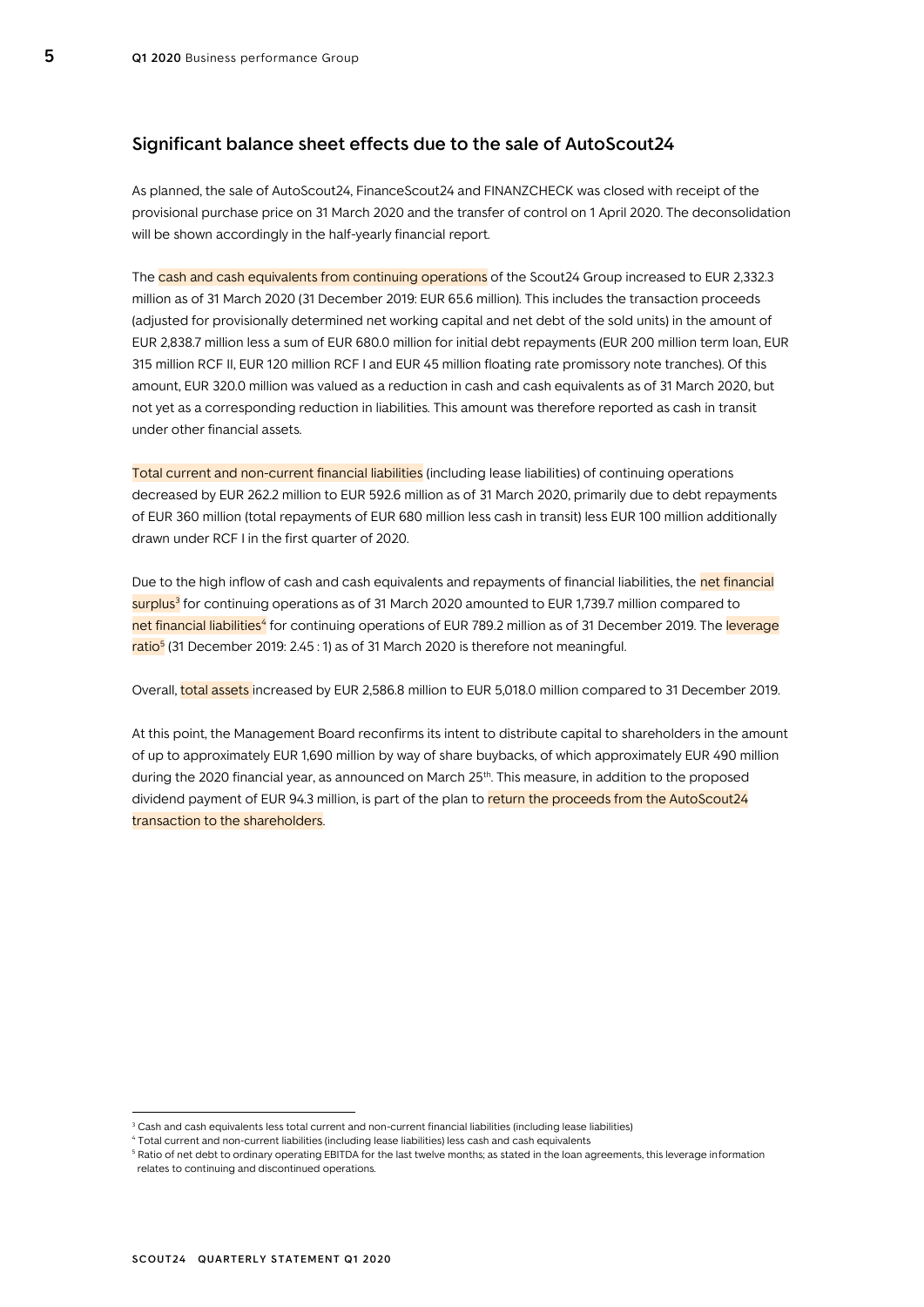#### **Key financials at a glance**

The following table provides an overview of the Scout24 Group's key financial figures for the first quarter of the financial year 2020 – for the continuing and discontinued operations according to IFRS 5.

| (EUR million)                                                                             | Q1 2020 | Q1 2019 | Change            |
|-------------------------------------------------------------------------------------------|---------|---------|-------------------|
| Continuing operations (ImmoScout24 segment)                                               |         |         |                   |
| External revenue                                                                          | 89.1    | 84.4    | 5.6 %             |
| Ordinary operating EBITDA1<br>(without Group functions/consolidation/other)               | 57.5    | 50.1    | 14.8%             |
| Ordinary operating EBITDA margin <sup>2</sup> in %                                        | 64.6%   | 59.4 %  | 5.2 Pp            |
| Ordinary operating EBITDA <sup>1</sup><br>(including Group functions/consolidation/other) | 55.1    | 48.2    | 14.4 %            |
| Ordinary operating EBITDA margin <sup>2</sup> in %                                        | 61.8%   | 57.1%   | 4.7 Pp            |
| Capital expenditure (adjusted) <sup>3</sup>                                               | 5.6     | 4.1     | 36.2%             |
| Cash contribution <sup>4</sup>                                                            | 49.5    | 44.0    | 12.4 %            |
| Cash conversion <sup>5</sup>                                                              | 89.7%   | 91.4 %  | $-1.7$ Pp         |
| Discontinued operations (AutoScout24 segment)                                             |         |         |                   |
| External revenue                                                                          | 56.7    | 64.4    | $-11.9%$          |
| Ordinary operating EBITDA1<br>(without Group functions/consolidation/other)               | 15.8    | 23.1    | $-31.5%$          |
| Ordinary operating EBITDA margin <sup>2</sup> in %                                        | 27.7 %  | 35.7%   | $-8.0$ Pp         |
| Ordinary operating EBITDA1<br>(including Group functions/consolidation/other)             | 15.8    | 22.8    | $-30.8%$          |
| Ordinary operating EBITDA margin <sup>2</sup> in %                                        | 27.8%   | 35.4 %  | $-7.6$ Pp         |
| Continuing + discontinued operations                                                      |         |         |                   |
| External revenue                                                                          | 145.9   | 148.8   | $-2.0%$           |
| Ordinary operating EBITDA1<br>(Group with continuing + discontinued operations)           | 70.9    | 70.9    | $-0.1%$           |
| Ordinary operating EBITDA margin <sup>2</sup> in %                                        | 48.6%   | 47.7%   | 0.9 <sub>pp</sub> |

<sup>1</sup> Ordinary operating EBITDA refers to EBITDA adjusted for non-operating effects, which mainly include expenses for share-based payments, M&A activities (realised and unrealised), reorganisation, strategic projects and other non-operating effects.

<sup>2</sup> The ordinary operating EBITDA margin of a segment is defined as ordinary operating EBITDA as a percentage of external segment revenue.

<sup>3</sup> Capital expenditure (adjusted) does not include capital expenditure made due to the application of IFRS 16.

<sup>4</sup> Cash contribution is defined as ordinary operating EBITDA less capital expenditure (adjusted).

<sup>5</sup> The cash conversion rate is defined as ordinary operating EBITDA less capital expenditure divided by ordinary operating EBITDA.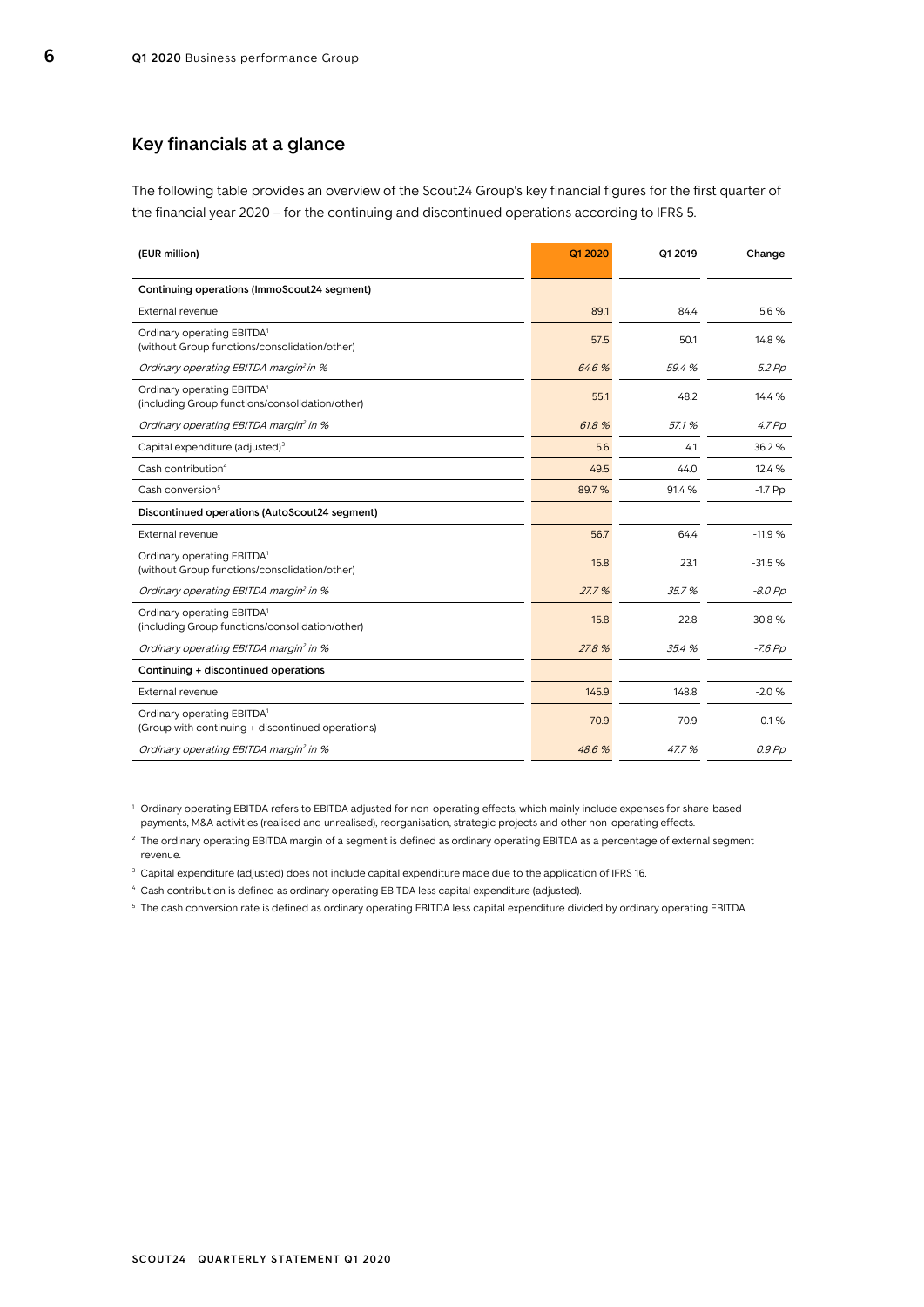# <span id="page-6-0"></span>**Segment performance**

As announced in the previous year, the Scout24 Group changed its reporting to a simplified segment structure consisting of ImmoScout24 and AutoScout24 as of 1 January 2020 (in each case including the related business activities from the former Scout24 Consumer Services segment).

With the completion of the AutoScout24 transaction, the following new segmentation applies to continuing operations from the second quarter onwards:

#### • **Residential Real Estate**

- Business with Residential Real Estate Partners, including real estate agents primarily offering residential property for sale or rent, property management and housing companies that regularly enter into new leases, and financing partners, e.g. savings banks ("Sparkassen") that perform real estate agent activities.
- Business with private consumers who directly offer properties for sale or rent and who are or have been seekers of rental properties (by using services such as credit checks and premium memberships).
- Business with moving companies to whom IS24 sells moving leads as well as with banks, financing consultants, credit brokers, insurance companies and insurance intermediaries to whom IS24 sells financing leads / property-related insurance leads.

#### • **Business Real Estate**

- Business with real estate agents who primarily offer commercial properties for sale or rent.
- Business with real estate project developers and new home builders that market new construction projects.

#### • **3rd Party Media & Others**

- Business with 3<sup>rd</sup> party advertisers who book advertising space on the IS24 marketplace.
- ImmobilienScout24 Austria.
- Subsidiary FlowFact (real estate agent CRM software).

In the future, each of these new segments will show its own revenue development and ordinary operating EBITDA. For a better understanding and continuity of future reporting, these key figures are already used in the following discussion of continuing operations in the first quarter.

#### **IMMOSCOUT24 (CONTINUING OPERATIONS)**

ImmoScout24 had a strong start into the year 2020. Only towards the end of the first quarter the Corona crisis and the associated social distancing measures had a dampening effect on consumer behaviour, the business of commercial customers and consequently the segment's financial figures.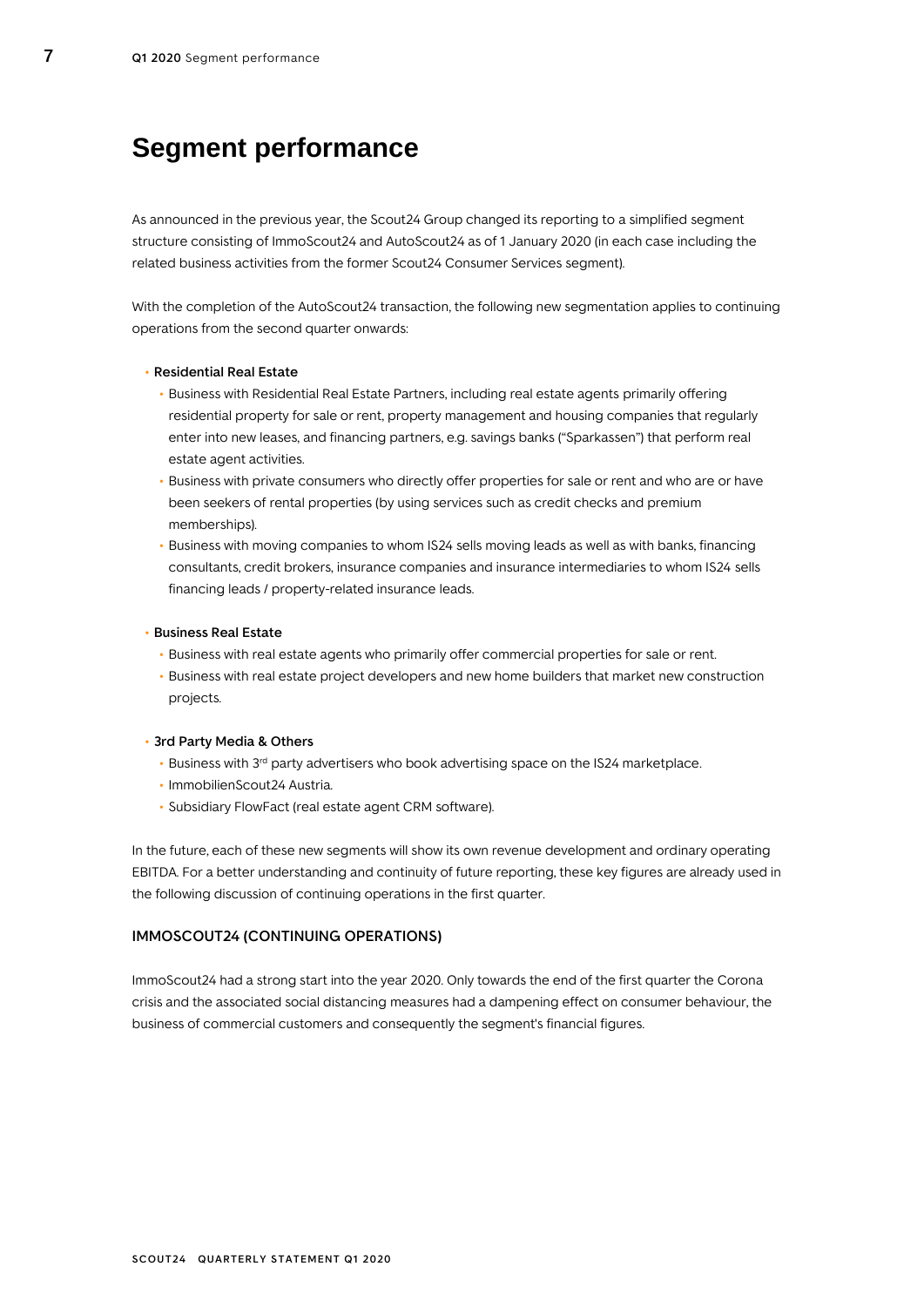| <b>EUR</b> million                | Q1 2020 | Q1 2019 | Change   |
|-----------------------------------|---------|---------|----------|
| Total external revenue            | 89.1    | 84.3    | 5.6%     |
| thereof Residential Real Estate   | 63.4    | 59.2    | 7.1%     |
| thereof Business Real Estate      | 17.9    | 16.8    | 6.4 %    |
| thereof 3rd Party Media and Other | 7.8     | 8.3     | $-6.4%$  |
| <b>Ordinary operating EBITDA</b>  | 57.5    | 50.1    | 14.8 %   |
| thereof Residential Real Estate   | 41.2    | 35.8    | 15.0 %   |
| thereof Business Real Estate      | 13.2    | 11.1    | 18.4 %   |
| thereof 3rd Party Media and Other | 3.1     | 3.1     | 0.4%     |
| Ordinary operating EBITDA margin  | 64.6 %  | 59.4 %  | $5.2$ pp |
| thereof Residential Real Estate   | 65.0%   | 60.6%   | 4.4 pp   |
| thereof Business Real Estate      | 73.6 %  | 66.1%   | $7.5$ pp |
| thereof 3rd Party Media and Other | 39.9 %  | 37.2 %  | 2.7 pp   |

#### **KEY FINANCIAL PERFORMANCE INDICATORS**

External revenues of the ImmoScoutS24 segment increased by 5.6% to EUR 89.1 million in the first quarter of the 2020 financial year (Q1 2019: EUR 84.3 million).

The strongest growth driver was the Residential Real Estate business with a plus of 7.1%. Contractual revenues with residential real estate partners (including agents, property managers and finance customers) showed above-average growth. On the one hand, 479 (smaller) new core customers were acquired year-onyear (a total of 16,680 residential real estate partners as of 31 March 2020 with a 9.5 % higher ARPU of EUR 729). On the other hand, sales of on-top products and migration to higher tier memberships started with great momentum, the latter with an acceptance rate of over 40 % of the customers addressed. An important on-top product was the "Realtor Lead Engine", whose revenues increased by almost 90 % in the first quarter. These revenues derive from a strongly increasing number of registered homeowners (more than 50% growth since year end 2019) who have agreed to be contacted by real estate agents. Revenues from services for consumers (especially services for property seekers such as credit check and premium membership) also rose sharply until mid-March. Revenues from individual listings ("pay-per-ad" revenues) were down on the previous year. This is primarily due to the "free-to-list" initiative launched at the beginning of the year. It initially applied to rental listings for properties up to EUR 400 net rent and for new rental listings. The offer was very well received: the number of private rental listings rose by 12 % year-on-year in January, by 8 % in February (lower growth because of similar initiative in February 2019) and by 3 % in March (showing Covid-19 impact). The foregone revenue was partly compensated by the afore-mentioned increase in premium membership revenues, as the majority of the free listings could only be contacted by premium customers within the first 48h. In April, "free-to-list" was then extended to all listings booked by private individuals as part of the immediate-action programme to overcome the Corona crisis announced at the end of March.

Revenues in the **Business Real Estate** segment also grew at an above-average rate of 6.4% in the first quarter of 2020, compared to the total revenues of the ImmoScout24 segment. This development was mainly due to strong growth in revenues with project developers and with business real estate core customers. The number of business real estate partners at 2,748 as of 31 March 2020 was slightly lower than in the previous year. The ARPU increased by 6.8 % to EUR 1,811. Pay-per-ad revenues declined year-on-year in the business segment, too.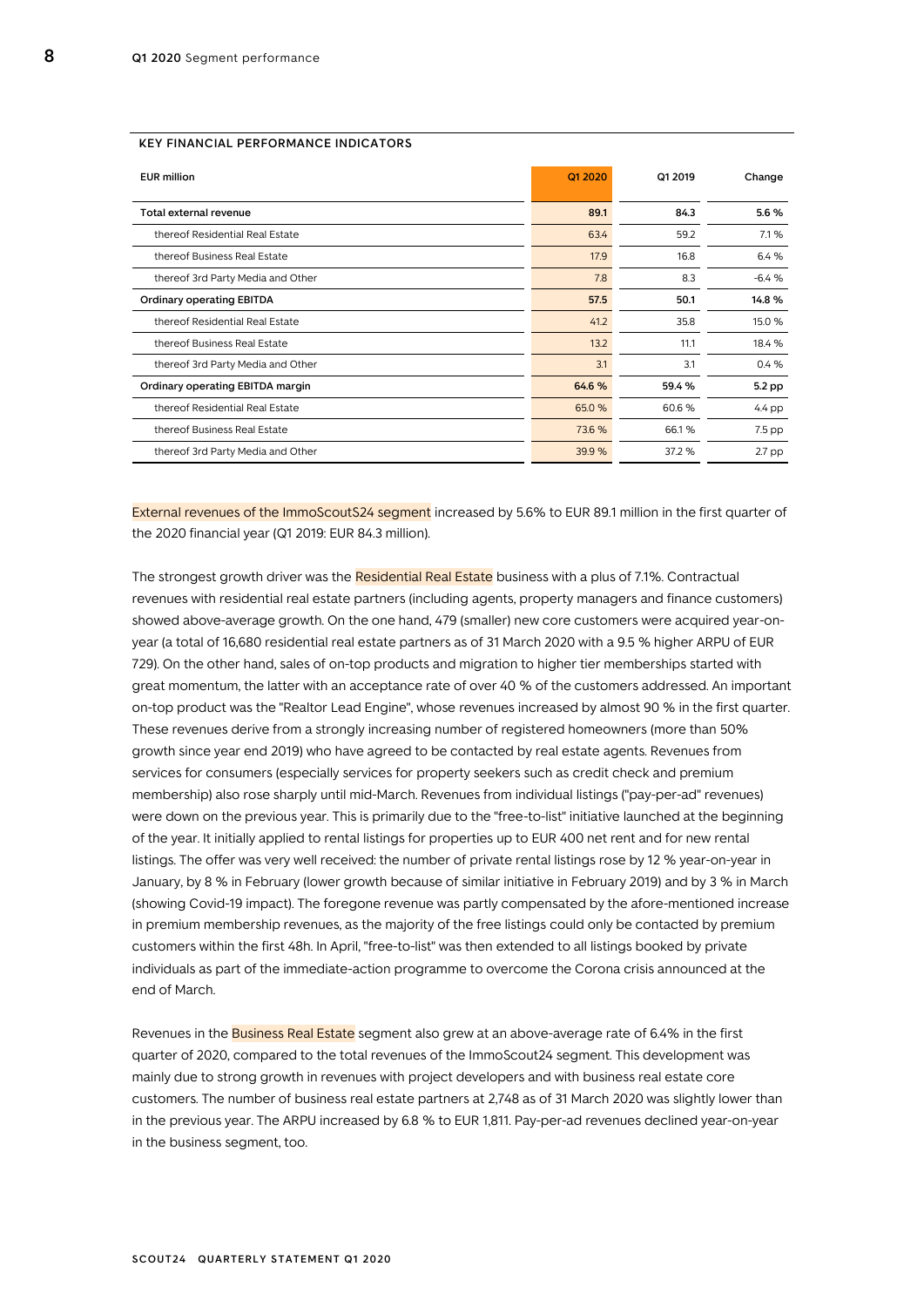3rd Party Media & Other revenues declined by 6.4 % in the first quarter of the 2020 financial year. The main reason for this was the decline in media business due to market reasons, accelerated by the first Covid-19 effects in March. The subsidiary FlowFact also reported declining revenues due to delayed transfer of products into the new cloud solution. In contrast, ImmoScout24 Austria developed very positively.

The ordinary operating EBITDA of ImmoScout24 rose by a strong 14.8 % year-on-year to EUR 57.5 million (Q1 2019: EUR 50.1 million). This is due to the above-mentioned strong revenue development and efficient cost savings.

The ordinary operating EBITDA margin of ImmoScout24 rose to 64.6 % (Q1 2019: 59.4 %) with all new segments delivering positive margin expansions. The business real estate segment achieved a high margin of 73.6 % (up 7.5 percentage points on the prior-year quarter) driven by revenue expansion and significant economies of scale. The residential real estate ordinary operating EBITDA margin was 65.0 % (up 4.4 percentage points). The lower-margin business with 3rd party media & others also improved its profitability, by 2.7 percentage points to a margin of 39.9 %.

|                                                                                                                                                   | Q1 2020 | Q1 2019 | Change |
|---------------------------------------------------------------------------------------------------------------------------------------------------|---------|---------|--------|
| Residential real estate partners (number of core-customers <sup>1</sup> end of period)                                                            | 16,680  | 16.201  | 3.0%   |
| thereof residential agents and property managers                                                                                                  | 15,289  | 14.841  | 3.0%   |
| thereof finance partners                                                                                                                          | 1,391   | 1,360   | 2.3%   |
| Residential real estate partner ARPU <sup>2</sup> (EUR/month)                                                                                     | 729     | 666     | 9.5%   |
| Residential agent and property manager ARPU <sup>2</sup> (EUR/month)                                                                              | 707     | 649     | 8.9%   |
| Finance partner ARPU <sup>2</sup> (EUR/month)                                                                                                     | 974     | 914     | 6.6%   |
| Business real estate partners (commercial agents, project developers, new<br>home builders) (number of core-customers <sup>1</sup> end of period) | 2,748   | 2.809   | $-22%$ |
| Business real estate partner ARPU <sup>2</sup> (EUR/month)                                                                                        | 1,811   | 1,695   | 6.8%   |
| $IS24$ Multiplatform UMV (millions) <sup>3</sup>                                                                                                  | 14.7    | 13.2    | 11.4 % |
| IS24 Sessions per month, Germany (millions) <sup>4</sup>                                                                                          | 103.6   | 98.7    | 5.0%   |

#### **OTHER NON-FINANCIAL PERFORMANCE INDICATORS**

<sup>1</sup> Customers with a running contract containing an obligation for payment which entitles the customer to publish more than one object within the runtime of the contract

<sup>2</sup> Average revenue per user per month, calculated by dividing the revenue generated with the respective core customer in the reported period by the average number of core customers in this period (calculated from the opening and closing balance) further divided by the number of months in the corresponding period

<sup>3</sup> Monthly individual visitors (average of months), regardless of how often they visit the platform in that month and regardless of how many different accesses (desktop and mobile) they use; source: AGOF e. V. / digital facts, 2019-2020

<sup>4</sup> Number of all monthly visits (average of months) in which individual users actively interact with the web or app offering via an end device, whereby a visit ends automatically when the user is not active during at least 30 minutes; source: internal measurement using Google Analytics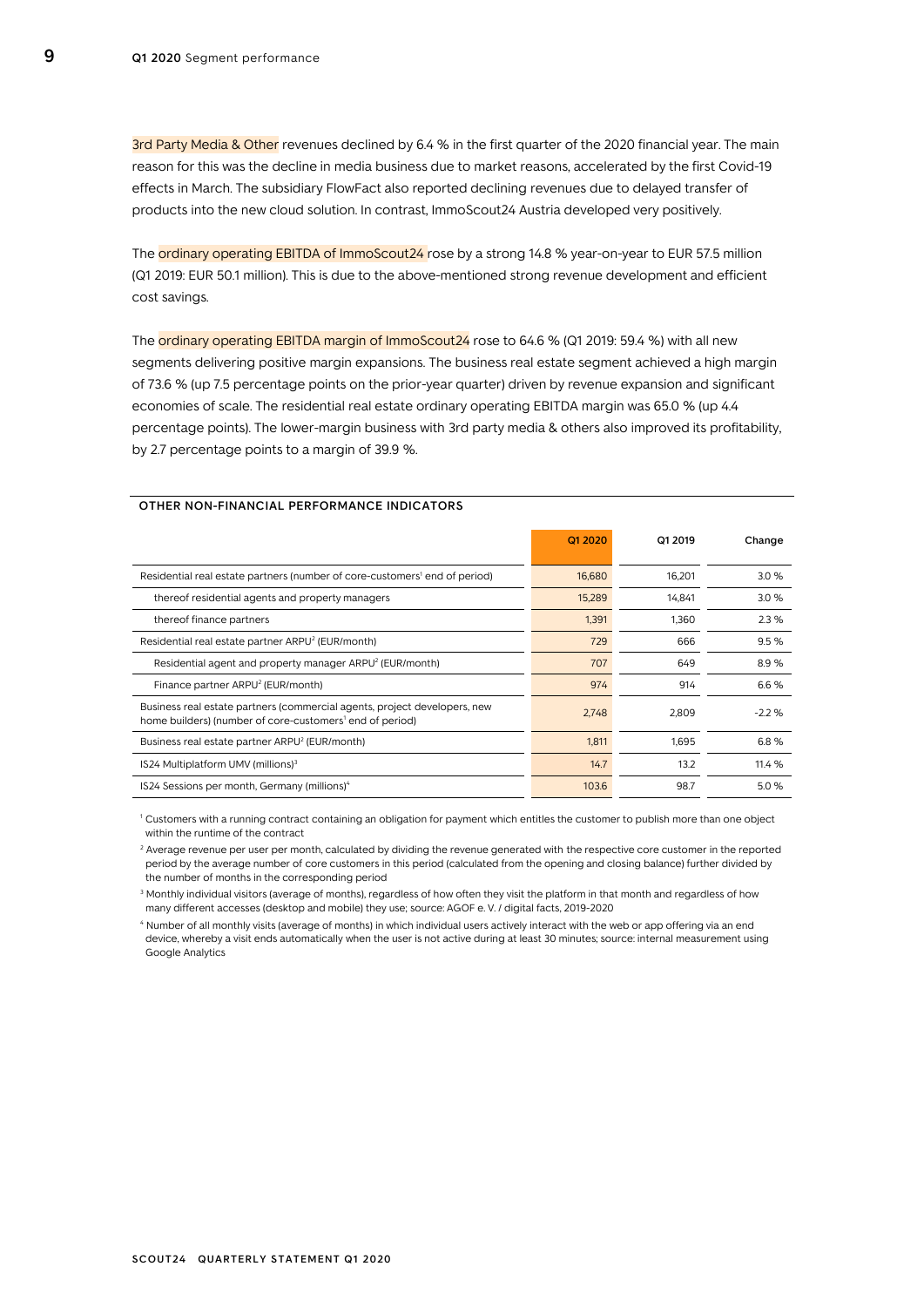#### **AUTOSCOUT24 (DISCONTINUED OPERATIONS)**

According to the ACEA association, the European automobile market recorded a decline of more than 25 %<sup>6</sup> in the first quarter. Countries affected by the Covid-19 pandemic early on have been the most impacted, such as Italy, Austria and Spain. The German market showed a contraction of 20 %. The business development of AutoScout24 in the first quarter of 2020 was negatively impacted with a revenue decline of 11,8 %. Already in March, the first Corona discounts were granted, and certain fee-based services were offered free of charge. These measures were further expanded in April.

#### **KEY FINANCIAL PERFORMANCE INDICATORS**

| <b>EUR</b> million                                        | Q1 2020 | Q1 2019 | Change    |
|-----------------------------------------------------------|---------|---------|-----------|
| Total external revenue                                    | 56.7    | 64.4    | $-11.9%$  |
| thereof revenue with dealers in Germany                   | 17.1    | 23.8    | $-28.1%$  |
| thereof revenue with dealers in European core countries   | 18.2    | 20.6    | $-11.7%$  |
| thereof revenue with finance partners and display revenue | 20.4    | 19.0    | 7.3 %     |
| thereof other revenue                                     | 1.0     | 1.0     | 0.0%      |
| Ordinary operating EBITDA                                 | 15.8    | 23.1    | $-31.5%$  |
| Ordinary operating EBITDA margin                          | 27.7 %  | 35.7%   | $-8.0$ pp |

# <span id="page-9-0"></span>**Impact of Covid-19**

The Covid-19 pandemic is an unprecedented situation with broad and significant impact globally, and the German Real Estate Market has not been spared. The situation continues to evolve quickly, hence it is too early to measure the precise extent of its impact on the economy in general and on Scout24 in particular. Nevertheless, Scout24 is in a strong and resilient position on the back of its leading market position in a highly attractive market.

#### **Market and sector expectations point to a temporary slow-down**

The residential real estate market is expected to be less affected than other economic sectors due to longer-term investment, planning, and contract horizons. However, social distancing measures across Germany since mid-March have temporarily slowed both real estate rent and sale transactions. In particular activities like viewings but also notary appointments could not take place at the usual pace, and economic uncertainty, reduced income as well as hiring freezes by companies have temporarily reduced the number of people moving into a new home.

On the **construction side**, completion of new buildings is expected to continue, but at a reduced level due to delays in the delivery of parts and longer processing times at relevant authorities.

<sup>6 &</sup>quot;Passenger car registrations: -25.6% first quarter of 2020; -55.1% in March", European Automobile Manufacturers Association (ACEA), 17 April 2020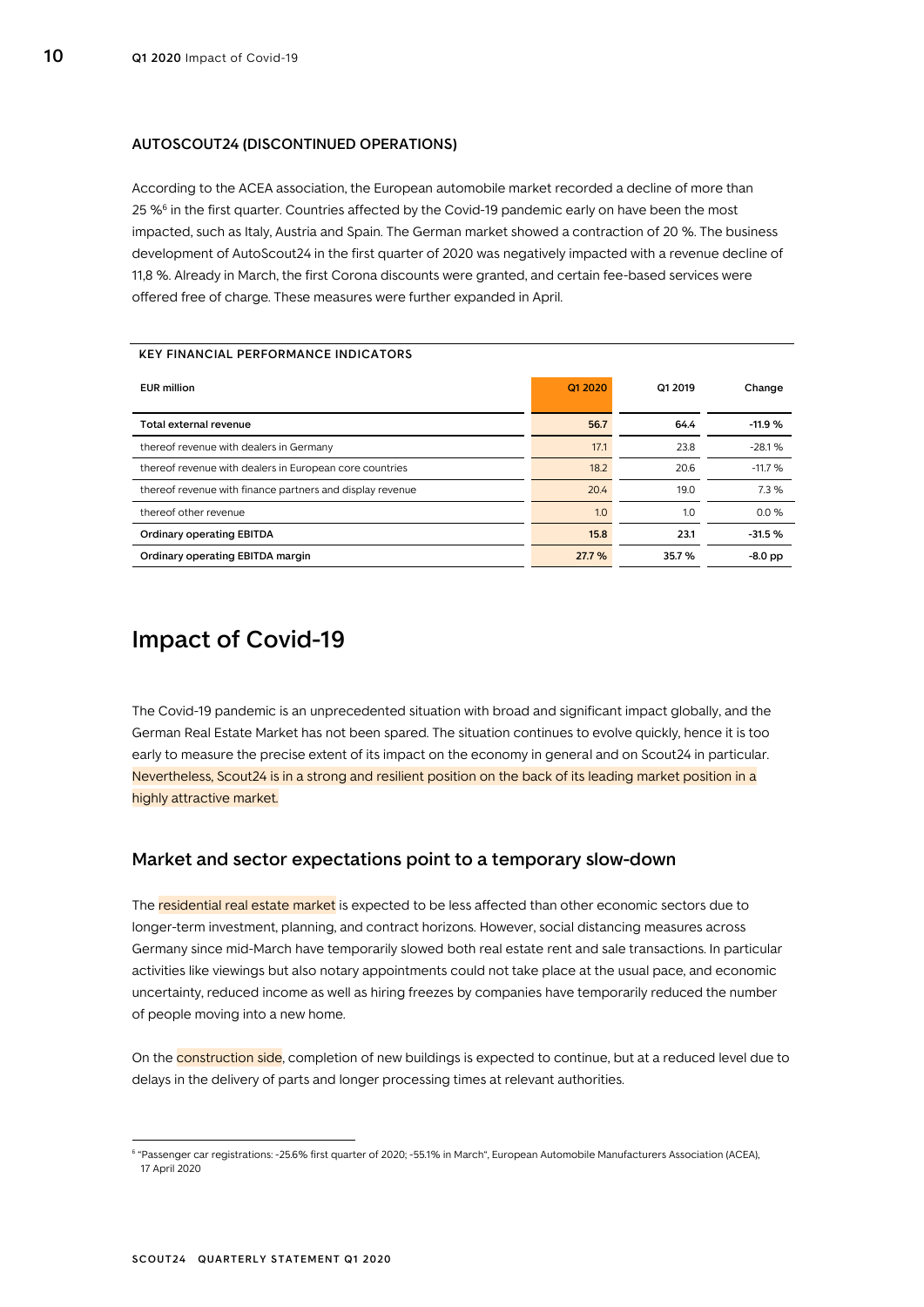The commercial real estate market is experiencing a simultaneous drop in supply and demand. The tourism segment followed by retail are most significantly affected due to resolutions to temporarily close hotels and stores or to continue operations, if at all, with heightened safety requirements, resulting necessarily in reduced vibrancy. Office properties are also affected, as companies might postpone decisions on new leases or review their office space requirements. As a partly mitigating effect, the current situation could entail a higher number of sale and rent transactions in the mid-term, especially in the retail segment, albeit possibly at lower prices.

#### **Scout24 is well positioned to "weather the storm"**

On 20 March 2020, Scout24 has announced it will support its customers with a comprehensive immediateaction programme. The programme was designed to help mitigate the impact of the crisis for its customers by relieving them of some of their cash flow burden. As part of the programme, professional customers were granted a payment deferral ("liquidity plus") of up to nine months for their April invoice, and private listers could advertise on ImmoScout24 free of charge for one month ("listings plus"). Both programmes have been extended for the month of May. With "leads plus", ImmoScout24 will support interested residential real estate partners with free homeowner leads in the second quarter of 2020.

Recent ImmoScout24 analyses show the success of the immediate-action programme. By the beginning of May, professional listings were up 3 % compared to pre-Covid-19 -levels. Private listings increased by more than 20 % mainly due to "listings plus". On the demand side, traffic is also picking up with sessions having increased by 7 % compared to pre-Covid-19 levels.

Scout24 is highly resilient and well positioned to "weather the storm" together with its customers. Management expects Covid-19 to further catalyse the digitisation of the real estate transaction process, for which Scout24 as the market leader in Germany is well placed to capitalise on.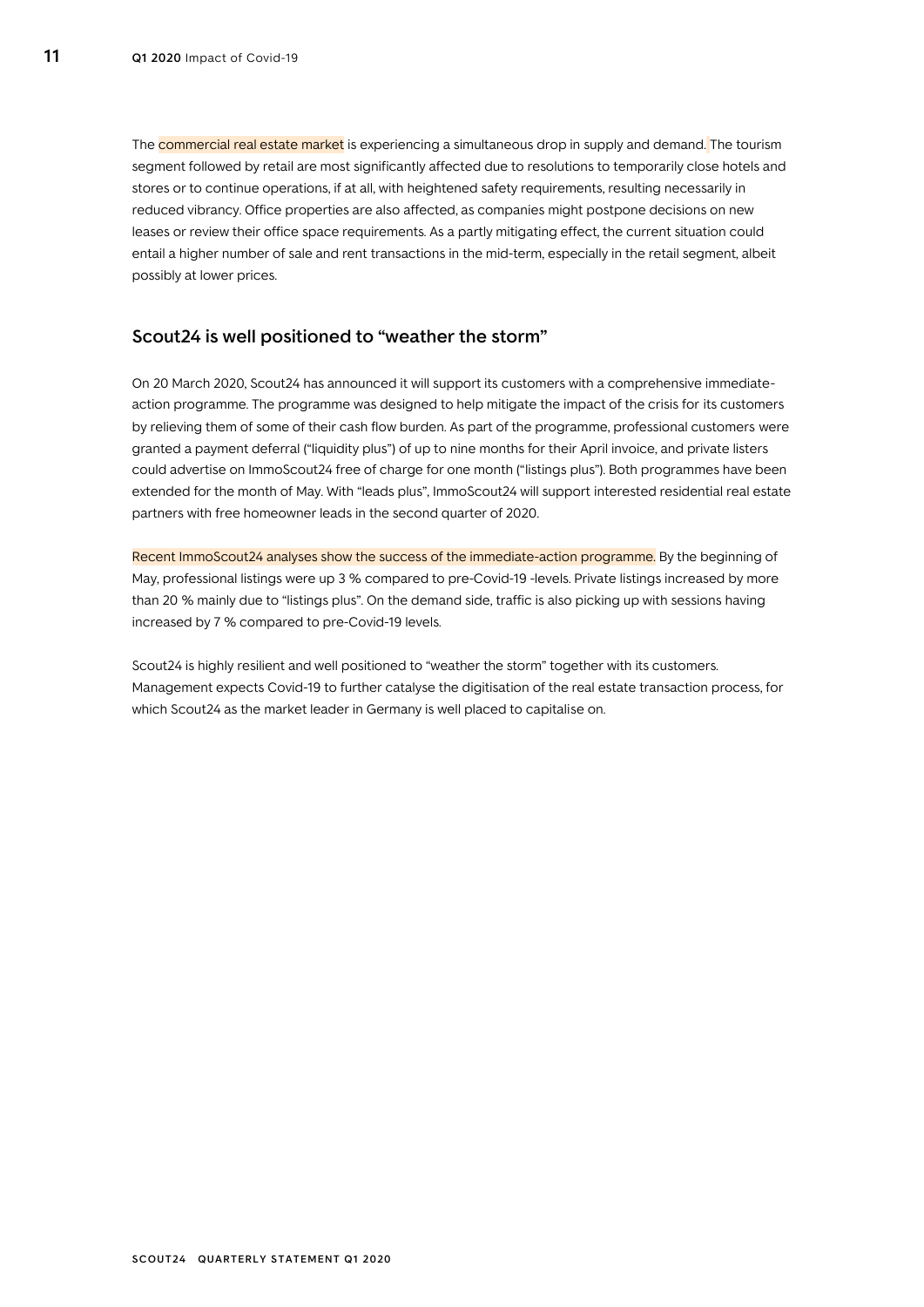# **Further financial information**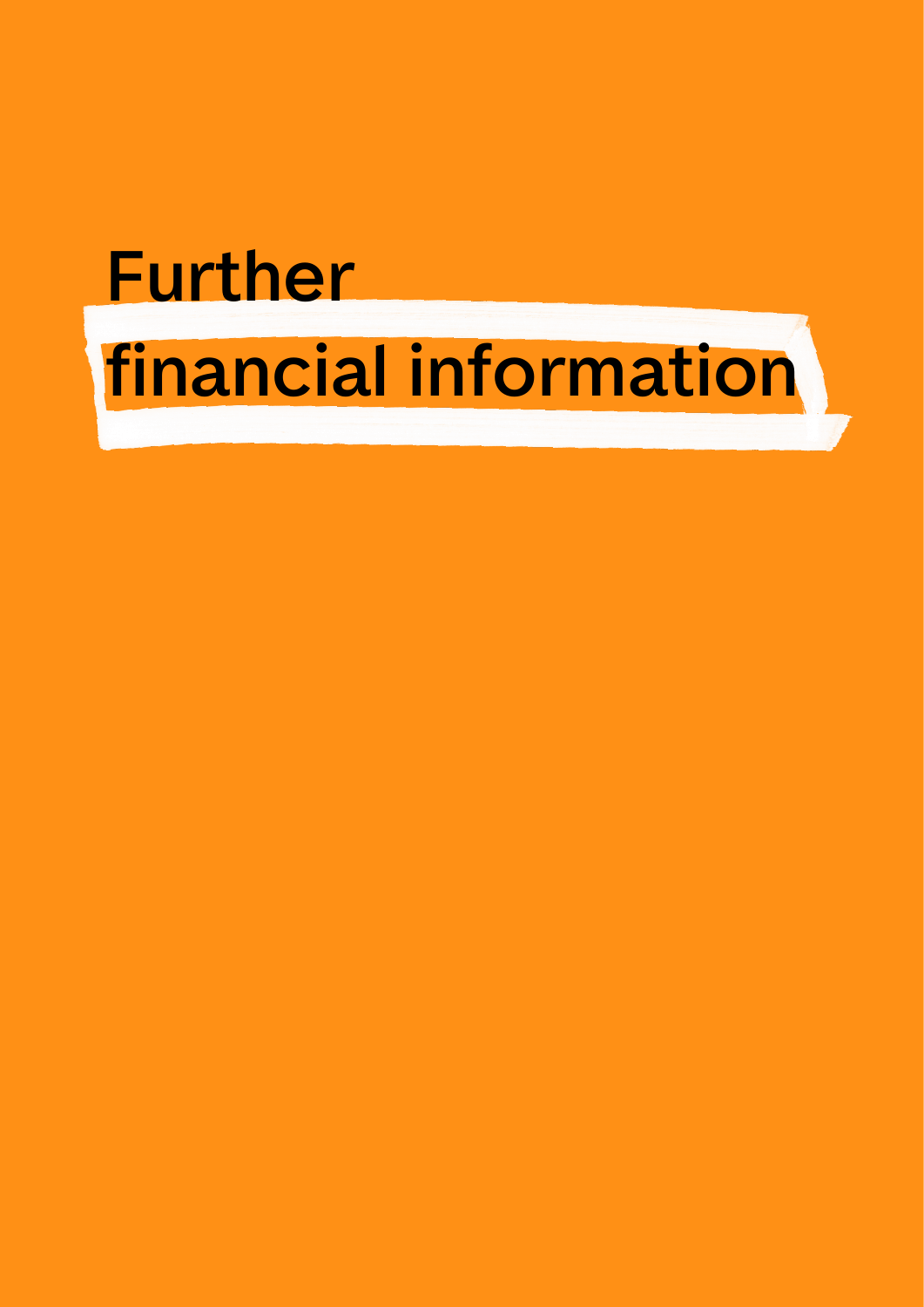# <span id="page-12-0"></span>**Consolidated statement of profit or loss (IFRS, unaudited)**

| (EUR '000)                                                                                         | Q1 2020   | Q1 20197<br>(adjusted) |
|----------------------------------------------------------------------------------------------------|-----------|------------------------|
| Revenue                                                                                            | 89,110    | 84,361                 |
| Own work capitalised                                                                               | 5,383     | 2,995                  |
| Other operating income                                                                             | 296       | 725                    |
| Total operating performance                                                                        | 94,789    | 88,081                 |
| Personnel expenses                                                                                 | $-17,890$ | $-26,469$              |
| Advertising expenses                                                                               | $-8,264$  | $-8,129$               |
| IT expenses                                                                                        | $-4,172$  | $-3,040$               |
| Other operating expenses                                                                           | $-11,877$ | $-12,450$              |
| Earnings before interest, tax, depreciation, amortisation and impairment losses -<br><b>EBITDA</b> | 52,586    | 37,992                 |
| Depreciation, amortisation and impairment losses                                                   | $-12,786$ | $-13,588$              |
| Earnings before interest and tax - EBIT                                                            | 39,799    | 24,404                 |
|                                                                                                    |           |                        |
| Profit/loss from investments accounted for using the equity method                                 | 34        | 54                     |
| Finance income                                                                                     | 1,622     |                        |
| Finance expenses                                                                                   | $-8,071$  | $-4,218$               |
| <b>Financial result</b>                                                                            | $-6,415$  | $-4,164$               |
|                                                                                                    |           |                        |
| Earnings before tax                                                                                | 33,384    | 20,240                 |
| Income taxes                                                                                       | $-6,755$  | $-2,695$               |
| Earnings from continuing operations after tax                                                      | 26,629    | 17,545                 |
|                                                                                                    |           |                        |
| Earnings from discontinued operations after tax                                                    | 633       | 7,778                  |
| Earnings after tax                                                                                 | 27,262    | 25,322                 |
|                                                                                                    |           |                        |
| Of which attributable to:                                                                          |           |                        |
| Shareholders of the parent company                                                                 |           |                        |
| of which: continuing operations, after tax                                                         | 26,629    | 17,545                 |
| of which: discontinued operations, after tax                                                       | 633       | 7,778                  |

<sup>7</sup> Please refer to the consolidated financial statements 2019, note "2.1 Discontinued operations and assets held for sale in the 2019 financial year" and note "2.2 Assets held for sale in the 2018 financial year". In the scope of the reclassification in April 2019 as described in note 2.2, the catch-up of scheduled depreciation resulted in an effect on earnings after taxes of EUR -790 thousand for the first quarter of 2019.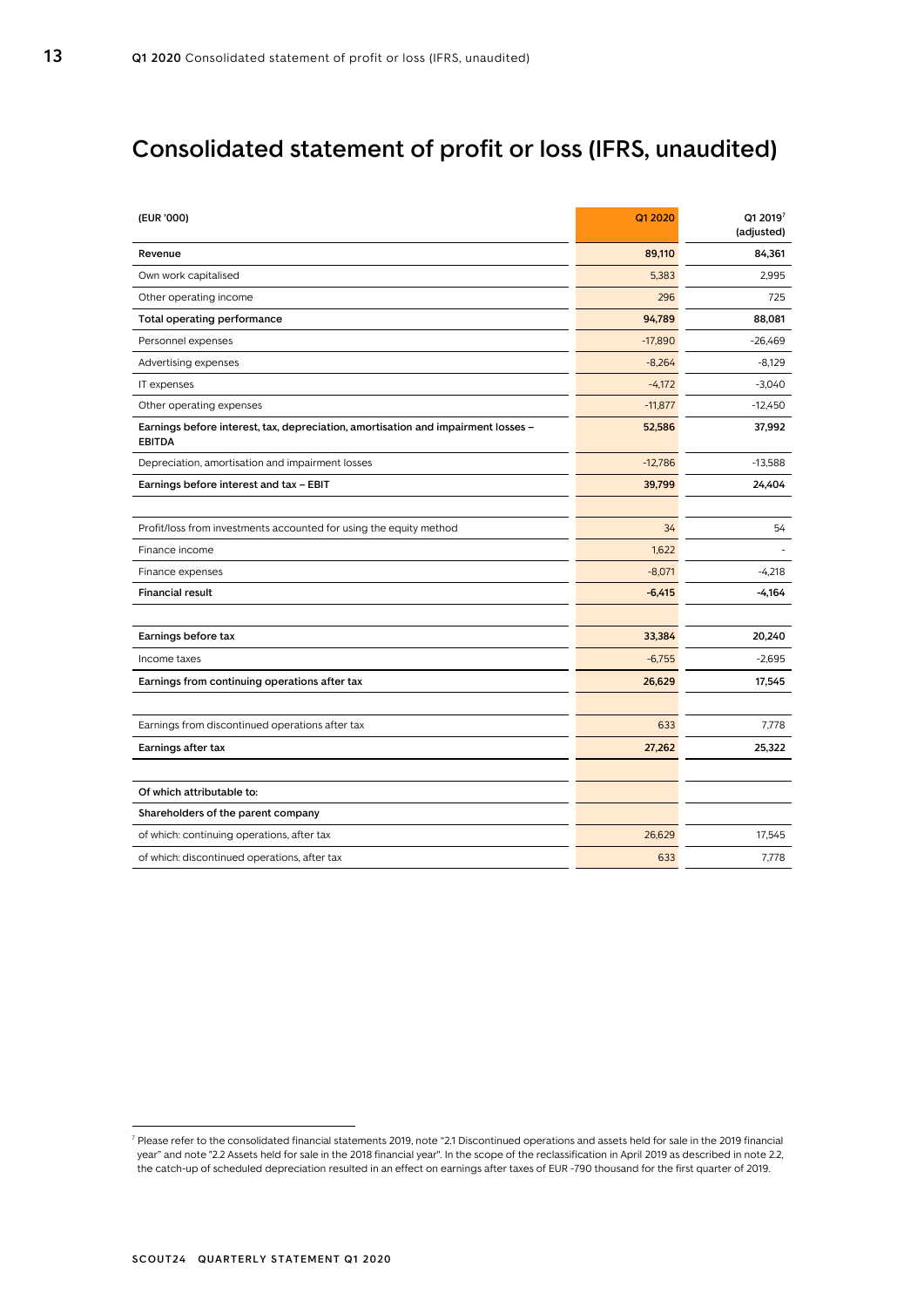| <b>EARNINGS PER SHARE</b>            |          |                                    |
|--------------------------------------|----------|------------------------------------|
| (EUR '000)                           | Q1 20 20 | Q1 2019 <sup>8</sup><br>(adjusted) |
| Basic earnings per share after tax   | 0.26     | 0.24                               |
| Diluted earnings per share after tax | 0.26     | 0.23                               |

#### **EARNINGS PER SHARE FROM CONTINUING OPERATIONS**

| (EUR '000)                           | Q1 2020 | Q1 2019 <sup>9</sup><br>(adjusted) |
|--------------------------------------|---------|------------------------------------|
| Basic earnings per share after tax   | 0.25    | 0.16                               |
| Diluted earnings per share after tax | 0.25    | 0.16                               |

| <b>EARNINGS PER SHARE FROM DISCONTINUED OPERATIONS</b> |          |                                    |
|--------------------------------------------------------|----------|------------------------------------|
| (EUR '000)                                             | Q1 20 20 | Q1 2019 <sup>9</sup><br>(adjusted) |
| Basic earnings per share after tax                     | 0.01     | 0.07                               |
| Diluted earnings per share after tax                   | 0.01     | 0.07                               |

#### **RECONCILIATION OF ORDINARY OPERATING EBITDA**

|                                                                    | Q1 2020   | Q1 2019 <sup>9</sup> |
|--------------------------------------------------------------------|-----------|----------------------|
| (EUR '000)                                                         |           |                      |
| <b>Ordinary operating EBITDA</b>                                   | 55,104    | 48.157               |
| Non-operating effects                                              | $-2,518$  | $-10.165$            |
| <b>EBITDA</b>                                                      | 52,586    | 37,992               |
| Depreciation, amortisation and impairment losses                   | $-12.786$ | $-13.588$            |
| Profit/loss from investments accounted for using the equity method | 34        | 54                   |
| Other financial result                                             | $-6.450$  | $-4.218$             |
| Earnings before tax                                                | 33,384    | 20,240               |

<sup>&</sup>lt;sup>8</sup> Please refer to the consolidated financial statements 2019, note "2.1 Discontinued operations and assets held for sale in the 2019 financial year" and note "2.2 Assets held for sale in the 2018 financial year". In the scope of the reclassification in April 2019 as described in note 2.2, the catch-up of scheduled depreciation resulted in an effect on earnings after taxes of EUR -790 thousand for the first quarter of 2019.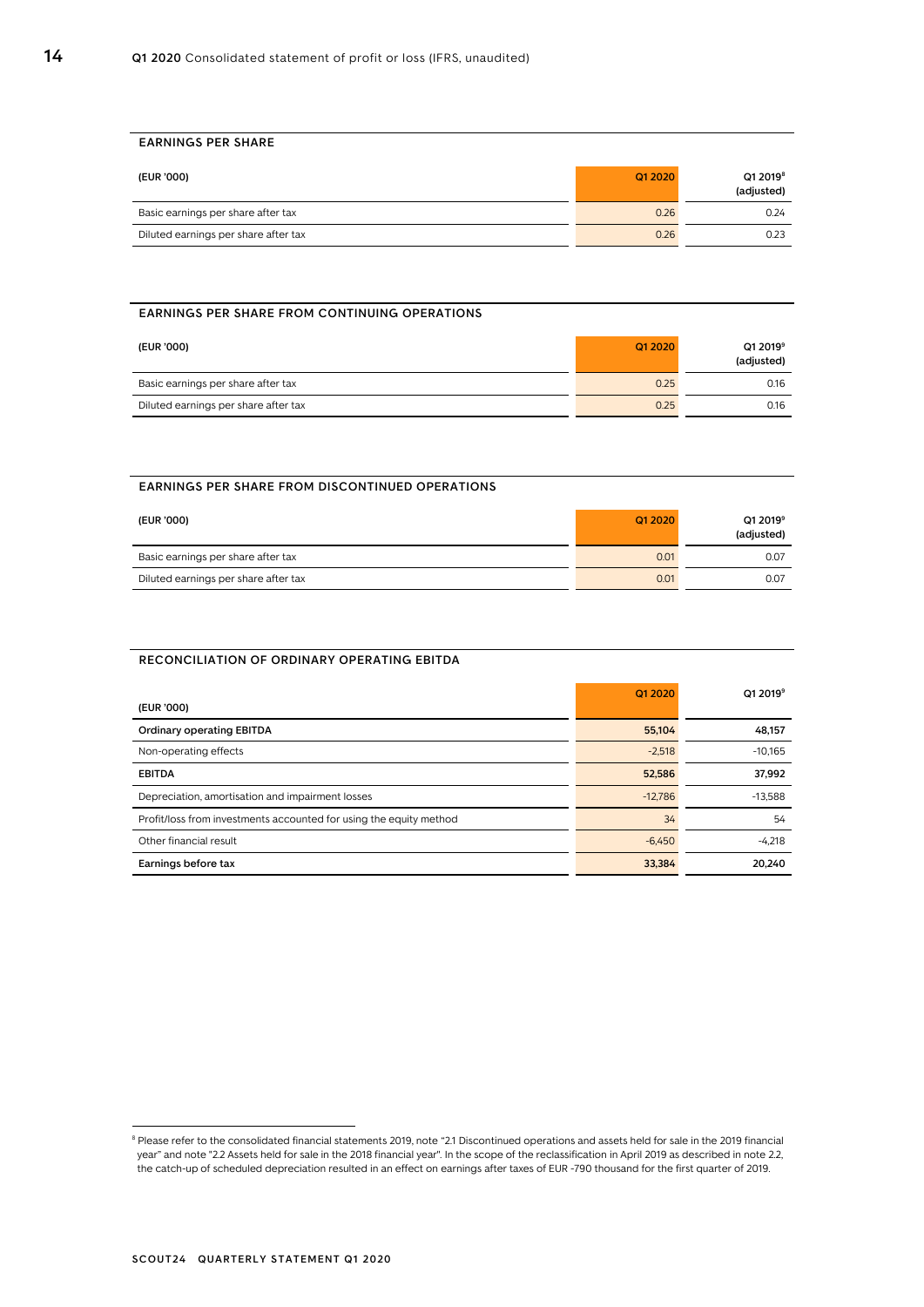# <span id="page-14-0"></span>**Consolidated statement of financial position (IFRS, unaudited)**

| (EUR '000)                                        | 31.03.2020 | 31.12.2019 |
|---------------------------------------------------|------------|------------|
| <b>Current assets</b>                             | 3,338,449  | 740,382    |
| Cash and cash equivalents                         | 2,332,261  | 65,574     |
| Trade receivables                                 | 28,325     | 31,241     |
| Financial assets                                  | 320,657    | 1,290      |
| Income tax assets                                 | 37         | 32         |
| Other assets                                      | 15,655     | 7,450      |
| Assets held for sale                              | 641,514    | 634,795    |
| Non-current assets                                | 1,679,580  | 1,690,810  |
| Goodwill                                          | 692,690    | 692,690    |
| <b>Trademarks</b>                                 | 872,818    | 872,818    |
| Other intangible assets                           | 85,898     | 91,437     |
| Right-of-use assets from leases                   | 20,827     | 22,051     |
| Property, plant and equipment                     | 4,358      | 8,747      |
| Investments accounted for using the equity method | 282        | 247        |
| <b>Financial assets</b>                           | 2,684      | 2,525      |
| Deferred tax assets                               | 6          | 277        |
| Other assets                                      | 16         | 18         |
| <b>Total assets</b>                               | 5,018,029  | 2,431,192  |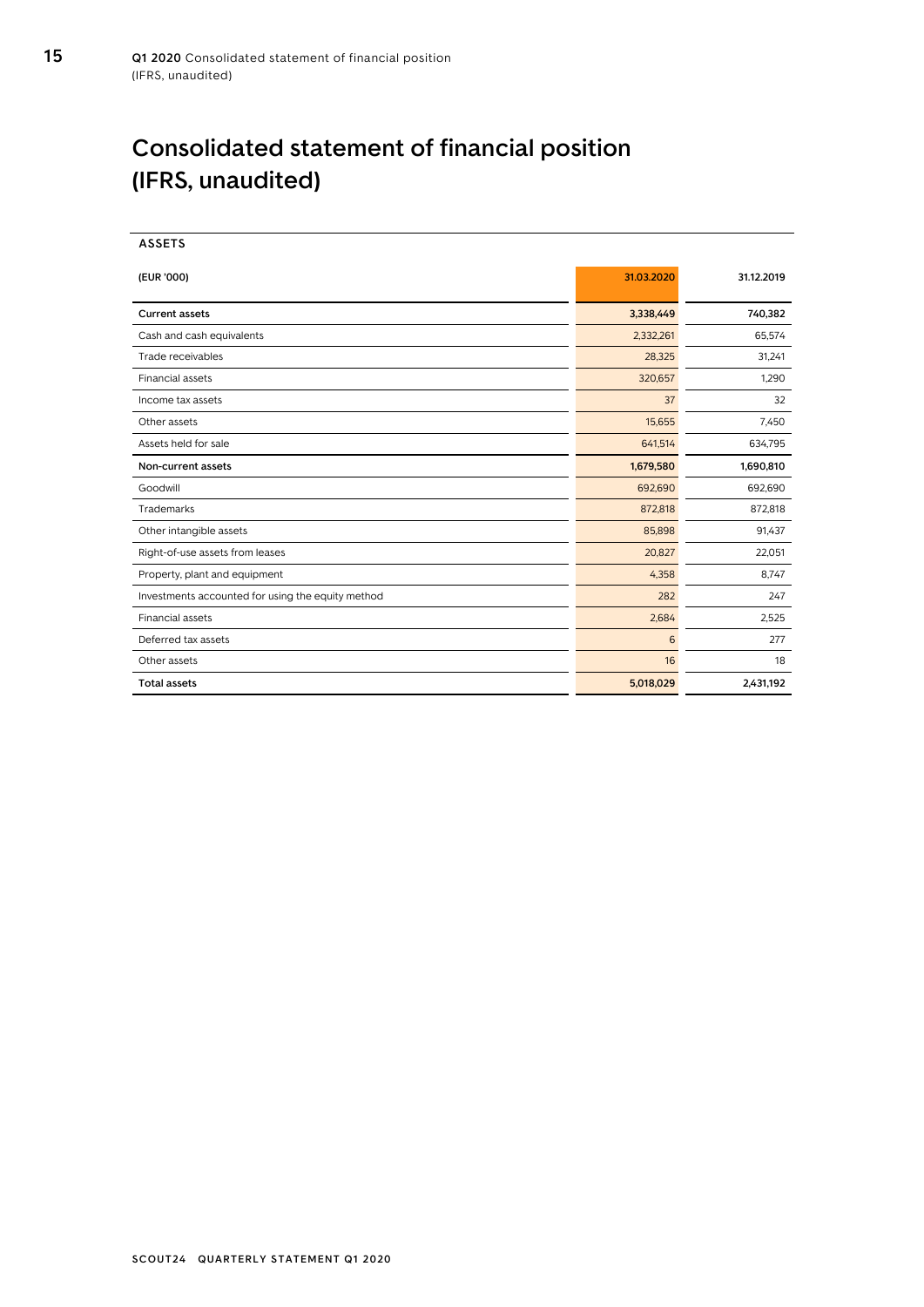#### **EQUITY AND LIABILITIES**

| (EUR '000)                                                              | 31.03.2020 | 31.12.2019 |
|-------------------------------------------------------------------------|------------|------------|
| <b>Current liabilities</b>                                              | 3,168,282  | 210,809    |
| Trade payables                                                          | 44,297     | 17,905     |
| <b>Financial liabilities</b>                                            | 120,945    | 26,666     |
| Lease liabilities                                                       | 4,606      | 4,834      |
| Other provisions                                                        | 34,737     | 48,038     |
| Income tax liabilities                                                  | 22,499     | 17,124     |
| Contract liabilities                                                    | 9,067      | 8,339      |
| Other liabilities                                                       | 2,857,095  | 16,192     |
| Liabilities associated with assets held for sale                        | 75,035     | 71,710     |
| Non-current liabilities                                                 | 791,996    | 1,166,465  |
| <b>Financial liabilities</b>                                            | 449.939    | 805,199    |
| Lease liabilities                                                       | 17,112     | 18,075     |
| Other provisions                                                        | 34,698     | 44,983     |
| Deferred tax liabilities                                                | 288,266    | 296,060    |
| Other liabilities                                                       | 1,981      | 2,148      |
| Equity                                                                  | 1,057,751  | 1,053,919  |
| Subscribed share capital                                                | 107,600    | 107,600    |
| Capital reserve                                                         | 171,133    | 171,133    |
| Retained earnings                                                       | 931,345    | 904.083    |
| Measurement of pension obligations associated with assets held for sale | $-206$     | $-206$     |
| Other reserves                                                          | 887        | 879        |
| Treasury shares (2,793,873 shares, previous year: 2,437,041 shares)     | $-153,009$ | $-129,571$ |
| Equity attributable to shareholders of parent company                   | 1,057,751  | 1,053,919  |
| Total equity and liabilities                                            | 5,018,029  | 2,431,192  |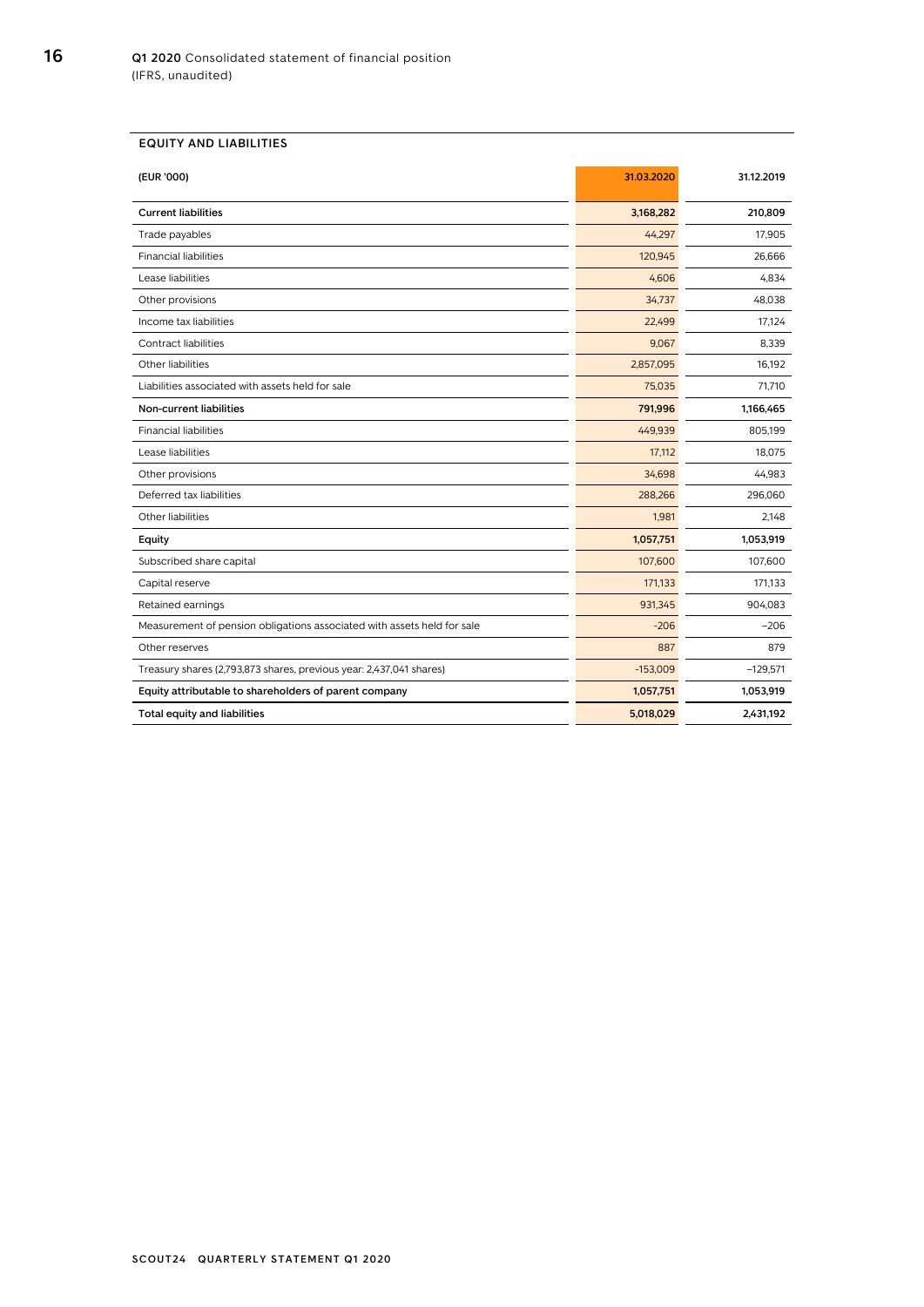# <span id="page-16-0"></span>**Consolidated statement of cash flows (IFRS, unaudited)**

| (EUR '000)                                                                                                                    | Q1 2020      | Q1 2019 <sup>9</sup> |
|-------------------------------------------------------------------------------------------------------------------------------|--------------|----------------------|
| Earnings from continuing operations after tax                                                                                 | 26,629       | 17,545               |
| Amortisation, depreciation and impairment losses                                                                              | 12,786       | 13,588               |
| Income tax expense                                                                                                            | 6,755        | 2,695                |
| Finance income                                                                                                                | $-1,622$     |                      |
| Finance expenses                                                                                                              | 8,071        | 4,218                |
| Profit/loss from investments accounted for using the equity method                                                            | $-34$        | $-54$                |
| Gain/loss on disposal of intangible assets and property, plant and equipment                                                  | 135          |                      |
| Other non-cash transactions                                                                                                   | 128          | 66                   |
| Change in trade receivables and other assets not attributable to investing or financing<br>activities                         | $-5,159$     | 2,691                |
| Change in trade payables and other liabilities not attributable to investing or financing<br>activities                       | 6,595        | $-2.048$             |
| Change in provisions                                                                                                          | $-1.606$     | 7,529                |
| Income taxes paid                                                                                                             | $-8,909$     | $-16,960$            |
| Cash flow from operating activities of continuing operations                                                                  | 43,769       | 29,270               |
| Cash flow from operating activities of discontinued operations                                                                | 17.196       | 11.548               |
| Cash flow from operating activities                                                                                           | 60,965       | 40,818               |
| Investments in intangible assets, including internally generated intangible assets and<br>intangible assets under development | $-5,383$     | $-3,751$             |
| Investments in property, plant and equipment                                                                                  | $-266$       | $-399$               |
| Proceeds from disposal of intangible assets and property, plant and equipment                                                 | 6            | 1                    |
| Consideration transferred for investments accounted for using the equity method                                               |              | $-350$               |
| Interest received                                                                                                             | $\mathbf{1}$ | $\mathbf{1}$         |
| Proceeds from subsidiaries sold in previous years                                                                             | 504          | 5,300                |
| Cash flow from investing activities of continuing operations                                                                  | $-5.138$     | 802                  |
| Cash flow from investing activities of discontinued operations                                                                | 2,833,898    | -196                 |
| thereof net proceeds from the disposal of discontinued operations                                                             | 2,837,198    |                      |
| Cash flow from investing activities                                                                                           | 2,828,760    | 606                  |

<sup>9</sup> Please refer to the consolidated financial statements 2019, note "2.1 Discontinued operations and assets held for sale in the 2019 financial year" and note "2.2 Assets held for sale in the 2018 financial year". In the scope of the reclassification in April 2019 as described in note 2.2, the catch-up of scheduled depreciation resulted in an effect on earnings after taxes of EUR -790 thousand for the first quarter of 2019.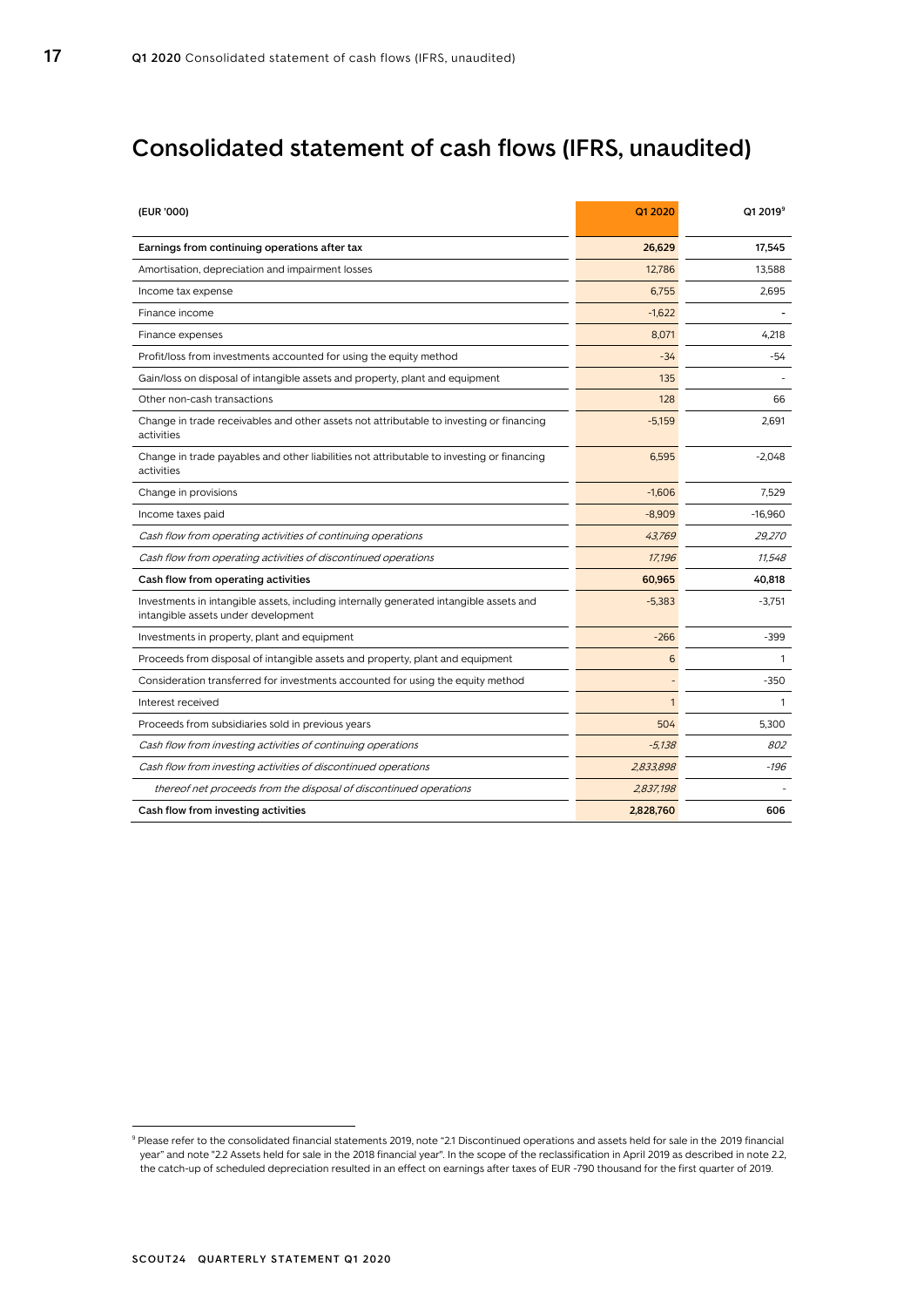| (EUR '000)                                                            | Q1 2020    | Q1 2019 <sup>9</sup> |
|-----------------------------------------------------------------------|------------|----------------------|
| Raising of short-term financial liabilities                           | 100,000    |                      |
| Repayment of short-term financial liabilities                         | $-121,274$ | $-1,409$             |
| Raising of medium- and long-term financial liabilities                | $-560.000$ |                      |
| Interest paid                                                         | $-4,843$   | $-4,386$             |
| Purchase of treasury shares                                           | $-25,765$  |                      |
| Cash flow from financing activities of continuing operations          | $-611,882$ | $-5,795$             |
| Cash flow from financing activities of discontinued operations        | $-541$     | $-1,211$             |
| Cash flow from financing activities                                   | $-612,423$ | $-7,006$             |
| Net foreign exchange difference, continuing operations                | 8          | $\overline{2}$       |
| Net foreign exchange difference, discontinued operations              |            |                      |
| Change in cash and cash equivalents                                   | 2,277,310  | 34,421               |
| Cash and cash equivalents at beginning of period                      | 70,385     | 59,202               |
| Cash and cash equivalents at end of period                            | 2,347,695  | 93,623               |
| Less cash and cash equivalents at end of period held for sale         | $-15,434$  |                      |
| Cash and cash equivalents at end of period from continuing operations | 2,332,261  | 93,623               |